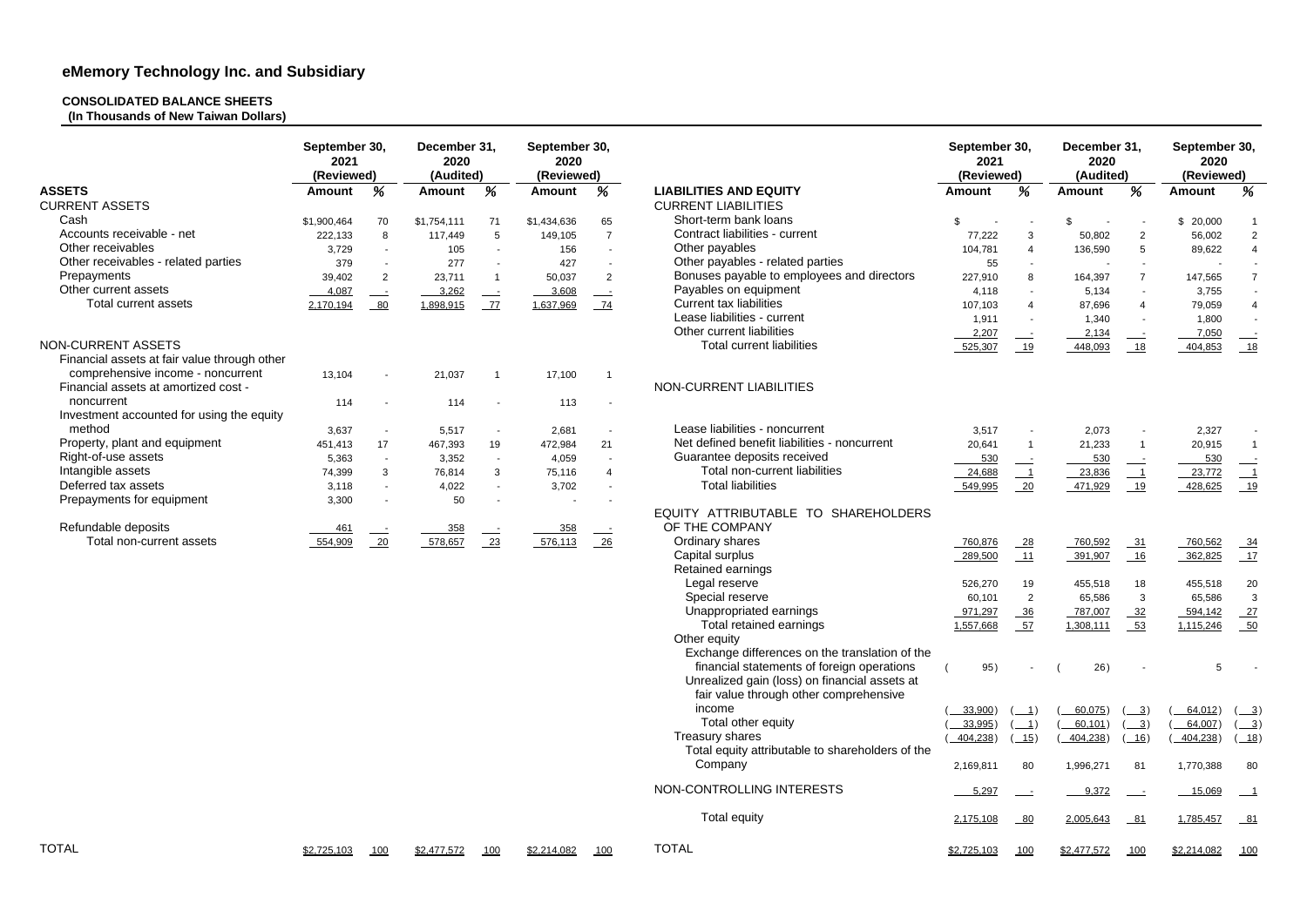#### **CONSOLIDATED STATEMENTS OF COMPREHENSIVE INCOME (In Thousands of New Taiwan Dollars, Except Earnings Per Share) (Reviewed, Not Audited)**

|                                                              |                     |                | For the Three Months Ended<br>September 30 |                | For the Nine Months Ended<br>September 30 |                                       |                       |                |  |
|--------------------------------------------------------------|---------------------|----------------|--------------------------------------------|----------------|-------------------------------------------|---------------------------------------|-----------------------|----------------|--|
|                                                              | 2021                |                | 2020                                       |                | 2021                                      |                                       | 2020                  |                |  |
| <b>OPERATING REVENUE</b>                                     | Amount<br>\$594,277 | %<br>100       | Amount<br>\$441,259                        | %<br>100       | <b>Amount</b><br>\$1,732,426              | %<br>100                              | Amount<br>\$1,279,971 | %<br>100       |  |
| OPERATING COSTS                                              |                     |                |                                            |                |                                           |                                       |                       |                |  |
| <b>GROSS PROFIT</b>                                          | 594,277             | 100            | 441,259                                    | 100            | 1,732,426                                 | 100                                   | 1,279,971             | 100            |  |
| <b>OPERATING EXPENSES</b>                                    |                     |                |                                            |                |                                           |                                       |                       |                |  |
| Selling and marketing expenses<br>General and administrative | 39,622              | 7              | 34,062                                     | 8              | 114,161                                   | 7                                     | 94,444                | $\overline{7}$ |  |
| expenses<br>Research and development                         | 66,174              | 11             | 51,477                                     | 12             | 188,826                                   | 11                                    | 147,740               | 12             |  |
| expenses                                                     | 171,252             | 29             | 147,140                                    | 33             | 502,598                                   | 29                                    | 436,818               | 34             |  |
| Expected credit loss (gain)                                  | 563                 |                | 11,234                                     | $\overline{2}$ | 10,250)                                   | $\left( \underline{\qquad 1} \right)$ | 13,738                | -1             |  |
| Total operating expenses                                     | 277,611             | 47             | 243,913                                    | 55             | 795,335                                   | 46                                    | 692,740               | 54             |  |
| <b>OPERATING INCOME</b>                                      | 316,666             | 53             | 197,346                                    | $-45$          | 937,091                                   | 54                                    | 587,231               | 46             |  |
| NON-OPERATING INCOME AND<br><b>EXPENSES</b>                  |                     |                |                                            |                |                                           |                                       |                       |                |  |
| Interest income                                              | 1,570               |                | 1,385                                      |                | 5,447                                     |                                       | 6,064                 | 1              |  |
| Other income                                                 | 1,117               |                | 2,374                                      |                | 3,566                                     |                                       | 4,753                 |                |  |
| Other gains and losses                                       | 4,428               | 1              | 1,219)                                     | $\blacksquare$ | 6,563                                     | $\mathbf 1$                           | 4,839                 |                |  |
| Finance costs                                                | 20)                 |                | 58)                                        |                | 69)                                       |                                       | 122)                  |                |  |
| Share of loss of associates                                  | 660)                |                | 854)                                       |                | 2,006)                                    |                                       | 2,703)                |                |  |
| Total non-operating<br>income and expenses                   | 6,435               | $\overline{1}$ | 1,628                                      |                | 13,501                                    | $\overline{\phantom{1}}$              | 12,831                | $\overline{1}$ |  |
|                                                              |                     |                |                                            |                |                                           |                                       |                       |                |  |
| PROFIT BEFORE INCOME TAX                                     | 323,101             | 54             | 198,974                                    | 45             | 950,592                                   | 55                                    | 600,062               | 47             |  |
| <b>INCOME TAX EXPENSE</b>                                    | 47,948              | 8              | 30,393                                     | $\overline{7}$ | 142,095                                   | 8                                     | 85,406                | $\overline{7}$ |  |
| <b>NET PROFIT</b>                                            | 275,153             | 46             | 168,581                                    | 38             | 808,497                                   | 47                                    | 514,656               | 40             |  |

(Continued)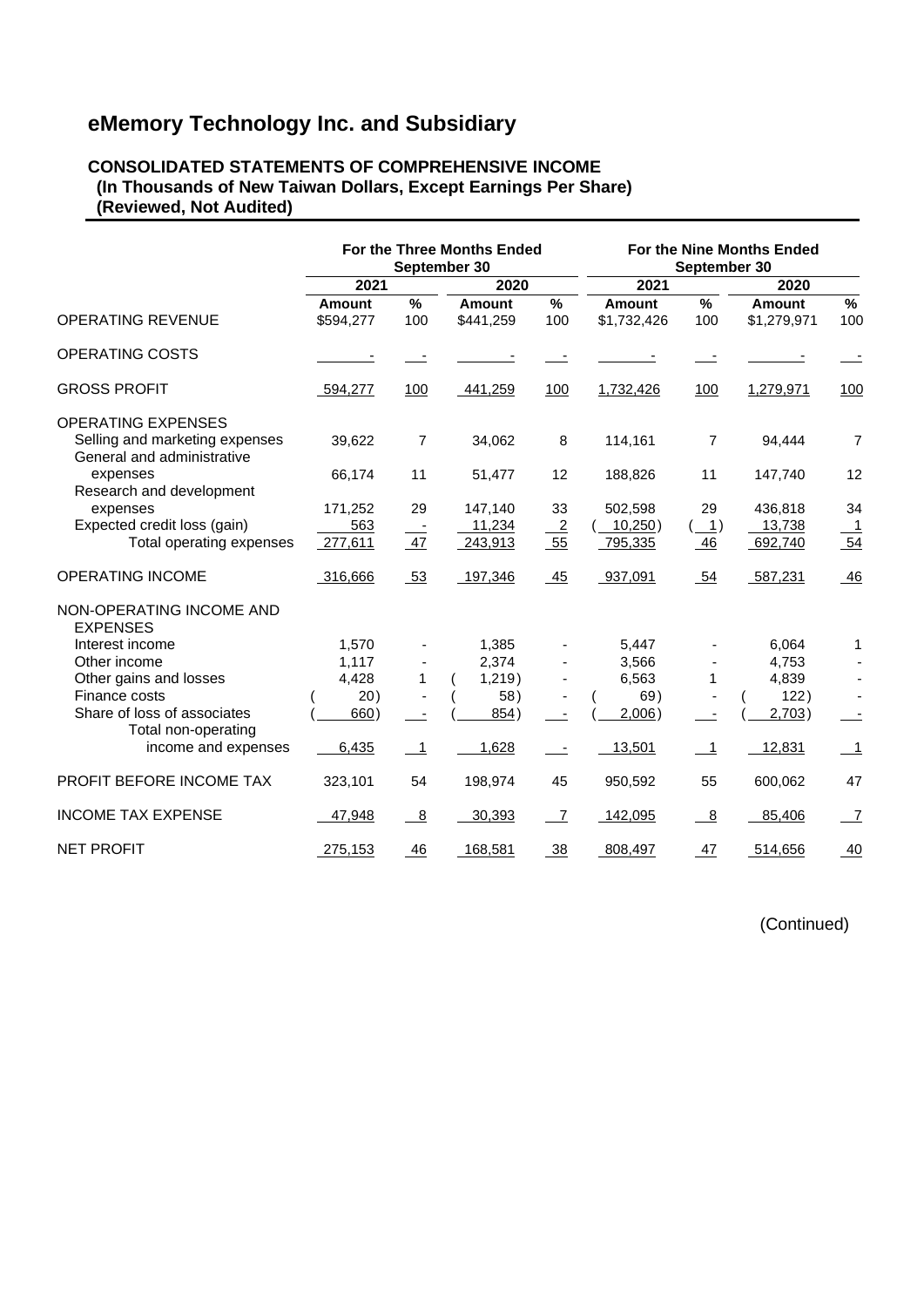## **CONSOLIDATED STATEMENTS OF COMPREHENSIVE INCOME (In Thousands of New Taiwan Dollars, Except Earnings Per Share) (Reviewed, Not Audited)**

|                                                                                                                                                                           |                        | September 30                                   | For the Three Months Ended |      | For the Nine Months Ended<br>September 30 |                |               |               |  |
|---------------------------------------------------------------------------------------------------------------------------------------------------------------------------|------------------------|------------------------------------------------|----------------------------|------|-------------------------------------------|----------------|---------------|---------------|--|
|                                                                                                                                                                           | 2021                   |                                                | 2020                       |      | 2021                                      |                | 2020          |               |  |
| OTHER COMPREHENSIVE INCOME                                                                                                                                                | Amount                 | $\frac{0}{0}$                                  | Amount                     | $\%$ | Amount                                    | %              | <b>Amount</b> | $\frac{9}{6}$ |  |
| Items that will not be reclassified<br>subsequently to profit or loss:<br>Unrealized gain on<br>investments in equity<br>instruments at fair value<br>through other       |                        |                                                |                            |      |                                           |                |               |               |  |
| comprehensive income<br>Items that may be reclassified<br>subsequently to profit or loss:<br>Exchange differences on<br>the translation of the<br>financial statements of | \$<br>600              |                                                | \$<br>198                  |      | \$20,630                                  | 1              | \$<br>1,570   |               |  |
| foreign operations<br>Share of the other<br>comprehensive loss of<br>associates accounted<br>for using the equity                                                         | 2)<br>(                |                                                | 10                         |      | 76)                                       |                | 10            |               |  |
| method                                                                                                                                                                    |                        |                                                | 1                          |      |                                           |                | <u>1</u> )    |               |  |
| Other comprehensive<br>income                                                                                                                                             | 598                    |                                                | 209                        |      | 20,554                                    | $\overline{1}$ | 1,579         |               |  |
| TOTAL COMPREHENSIVE INCOME                                                                                                                                                | \$275,751              | $-46$                                          | \$168,790                  | 38   | \$829,051                                 | $-48$          | \$516,235     | $-40$         |  |
| <b>NET PROFIT (LOSS)</b><br><b>ATTRIBUTABLE TO:</b>                                                                                                                       |                        |                                                |                            |      |                                           |                |               |               |  |
| Shareholders of the Company                                                                                                                                               | \$277,181              | 47                                             | \$168,581                  | 38   | \$813,894                                 | 47             | \$514,656     | 40            |  |
| Non-controlling interests                                                                                                                                                 | 2,028)<br>\$275,153    | $\left( \underline{\qquad 1} \right)$<br>46    | \$168,581                  | 38   | 5,397)<br>\$808,497                       | 47             | \$514,656     | 40            |  |
| TOTAL COMPREHENSIVE INCOME<br>(LOSS) ATTRIBUTABLE TO:<br>Shareholders of the Company                                                                                      | \$277,780              | 47                                             | \$168,790                  | 38   | \$834,455                                 | 48             | \$516,235     | 40            |  |
| Non-controlling interests                                                                                                                                                 | $2,029$ )<br>\$275,751 | $\left( \underline{\qquad 1} \right)$<br>$-46$ | \$168,790                  | 38   | 5,404)<br>\$829,051                       | 48             | \$516,235     | 40            |  |
| <b>EARNINGS PER SHARE</b><br>Basic                                                                                                                                        | 3.72                   |                                                | 2.26<br>S                  |      | 10.92                                     |                | 6.92          |               |  |
| <b>Diluted</b>                                                                                                                                                            | \$<br>3.71             |                                                | \$<br>2.26                 |      | 10.89                                     |                | 6.90          |               |  |

(Concluded)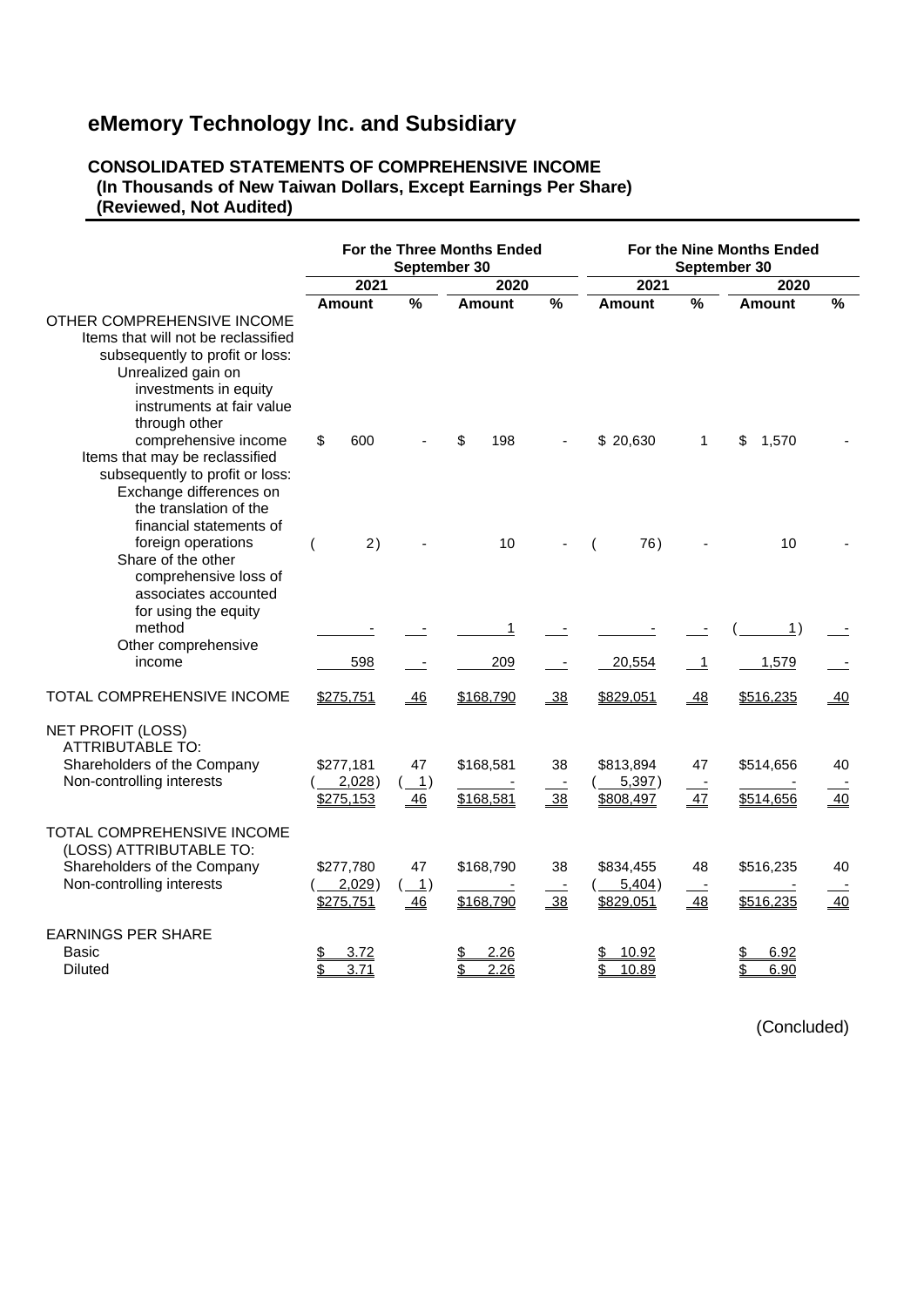#### **CONSOLIDATED STATEMENTS OF CHANGES IN EQUITY (In Thousands of New Taiwan Dollars) (Reviewed, Not Audited)**

|                                                                                                                 |                                     |                          |                        |                      |                            | <b>Equity Attributable to Shareholders of the Company</b> |                                      |                                                                                                                                                                                                                                                                             |                        |                                 |                            |                          |                     |
|-----------------------------------------------------------------------------------------------------------------|-------------------------------------|--------------------------|------------------------|----------------------|----------------------------|-----------------------------------------------------------|--------------------------------------|-----------------------------------------------------------------------------------------------------------------------------------------------------------------------------------------------------------------------------------------------------------------------------|------------------------|---------------------------------|----------------------------|--------------------------|---------------------|
|                                                                                                                 | <b>Ordinary Shares</b><br>Number of | Amount                   | <b>Capital Surplus</b> | <b>Legal Reserve</b> | <b>Special</b>             | <b>Retained Earnings</b><br>Unappropriated                | <b>Total</b>                         | <b>Other Equity</b><br><b>Unrealized Gain</b><br>Exchange<br>(Loss) on<br><b>Differences</b><br><b>Financial Assets</b><br>on the<br>at Fair Value<br><b>Translation of</b><br>the Financial<br><b>Through</b><br>Other<br><b>Statements</b><br>Comprehensive<br>of Foreign |                        | <b>Total</b><br><b>Treasury</b> |                            | Non-controlling          | <b>Total Equity</b> |
|                                                                                                                 | <b>Shares</b><br>(In Thousands)     |                          |                        |                      | Reserve                    | <b>Earnings</b>                                           |                                      | <b>Operations</b>                                                                                                                                                                                                                                                           | <b>Income</b>          | <b>Shares</b>                   |                            | <b>Interests</b>         |                     |
| BALANCE, JANUARY 1, 2020                                                                                        | 75,834                              | \$758,336                | \$404,446              | 401,471<br>\$        | \$<br>61,932               | 545,653                                                   | \$1,009,056                          | $($ \$<br>4)                                                                                                                                                                                                                                                                | $($ \$<br>65,582)      | (\$404,238)                     | \$1,702,014                | \$                       | \$1,702,014         |
| Appropriation of 2019 earnings<br>Legal reserve<br>Special reserve<br>Cash dividends distributed by the Company |                                     |                          |                        | 54,047<br>$\sim$     | $\sim$<br>3,654            | 54,047)<br>3,654)<br>408,466)                             | $\sim$<br>$\sim$<br>408,466)         |                                                                                                                                                                                                                                                                             |                        |                                 | $\blacksquare$<br>408,466) |                          | 408,466)            |
| Changes in percentage of ownership interests in<br>subsidiaries                                                 |                                     |                          | 49                     | $\,$                 |                            |                                                           |                                      |                                                                                                                                                                                                                                                                             |                        |                                 | 49                         | 49)                      | $\sim$              |
| Change in capital surplus from investments in associates<br>accounted for by using the equity method            |                                     |                          | 3                      |                      |                            |                                                           |                                      |                                                                                                                                                                                                                                                                             |                        |                                 | 3                          |                          | -3                  |
| Issuance of cash dividends from capital surplus                                                                 |                                     | $\sim$                   | 111,400)               | $\sim$               |                            |                                                           |                                      |                                                                                                                                                                                                                                                                             |                        | $\sim$                          | 111,400)                   | $\sim$                   | 111,400)            |
| Net profit for the nine months ended September 30, 2020                                                         |                                     |                          |                        |                      |                            | 514,656                                                   | 514,656                              |                                                                                                                                                                                                                                                                             |                        |                                 | 514,656                    |                          | 514,656             |
| Other comprehensive income for the nine months ended<br>September 30, 2020                                      |                                     |                          |                        |                      |                            |                                                           |                                      | റ                                                                                                                                                                                                                                                                           | 1,570                  |                                 | 1,579                      |                          | 1,579               |
| Total comprehensive income for the nine months ended<br>September 30, 2020                                      |                                     |                          |                        |                      |                            | 514,656                                                   | 514,656                              |                                                                                                                                                                                                                                                                             | 1,570                  |                                 | 516,235                    |                          | 516,235             |
| Issuance of ordinary shares under employee share options                                                        | 223                                 | 2,226                    | 68,642                 |                      |                            |                                                           |                                      |                                                                                                                                                                                                                                                                             |                        |                                 | 70,868                     | $\overline{\phantom{a}}$ | 70,868              |
| Share-based payments                                                                                            |                                     | $\overline{\phantom{a}}$ | 1,085                  |                      |                            |                                                           |                                      |                                                                                                                                                                                                                                                                             |                        |                                 | 1,085                      | 118                      | 1,203               |
| Non-controlling interests                                                                                       |                                     |                          |                        |                      |                            |                                                           |                                      |                                                                                                                                                                                                                                                                             |                        |                                 |                            | 15,000                   | 15,000              |
| BALANCE, SEPTEMBER 30, 2020                                                                                     | 76,057                              | \$760,562                | \$ 362,825             | 455,518              | 65,586<br>\$               | \$594,142                                                 | \$1,115,246                          |                                                                                                                                                                                                                                                                             | $64,012$ )<br>(\$      | $(\frac{$}{8}404,238)$          | \$1,770,388                | 15,069                   | \$1,785,457         |
| BALANCE, JANUARY 1, 2021                                                                                        | 76,060                              | 760,592<br>\$            | \$391,907              | \$455,518            | 65,586<br>\$               | \$787,007                                                 | \$1,308,111                          | $($ \$<br>26)                                                                                                                                                                                                                                                               | 60,075)<br>$($ \$      | (\$404,238)                     | \$1,996,271                | 9,372<br>\$              | \$2,005,643         |
| Appropriation of 2020 earnings<br>Legal reserve<br>Special reserve<br>Cash dividends distributed by the Company |                                     |                          |                        | 70,752<br>$\sim$     | $\sim$<br>5,485)<br>$\sim$ | 70,752)<br>5,485<br>558,792)                              | $\overline{\phantom{a}}$<br>558,792) |                                                                                                                                                                                                                                                                             |                        |                                 | 558,792)                   |                          | 558,792)            |
| Changes in percentage of ownership interests in<br>subsidiaries                                                 | $\sim$                              | $\sim$                   | 475                    |                      |                            |                                                           | $\sim$                               |                                                                                                                                                                                                                                                                             |                        |                                 | 475                        | 475)                     | $\sim$              |
| Change in capital surplus from investments in associates<br>accounted for by using the equity method            | $\sim$                              |                          | 126                    |                      |                            |                                                           |                                      |                                                                                                                                                                                                                                                                             |                        |                                 | 126                        | $\sim$                   | 126                 |
| Issuance of cash dividends from capital surplus                                                                 |                                     | $\sim$                   | 111,759)               | $\sim$               |                            |                                                           | $\overline{\phantom{a}}$             |                                                                                                                                                                                                                                                                             |                        | $\sim$                          | 111,759)                   | $\sim$                   | 111,759)            |
| Net profit for the nine months ended September 30, 2021                                                         |                                     |                          |                        |                      |                            | 813,894                                                   | 813,894                              |                                                                                                                                                                                                                                                                             |                        |                                 | 813,894                    | 5,397)                   | 808,497             |
| Other comprehensive income (loss) for the nine months<br>ended September 30, 2021                               |                                     |                          |                        |                      |                            |                                                           |                                      | 69)                                                                                                                                                                                                                                                                         | 20,630                 |                                 | 20,561                     | $\overline{z}$ )         | 20,554              |
| Total comprehensive income (loss) for the nine months<br>ended September 30, 2021                               |                                     |                          |                        |                      |                            | 813,894                                                   | $-813,894$                           | 69)                                                                                                                                                                                                                                                                         | 20,630                 |                                 | 834,455                    | 5,404)                   | 829,051             |
| Issuance of ordinary shares under employee share options                                                        | 28                                  | 284                      | 8,751                  |                      |                            |                                                           | $\sim$                               |                                                                                                                                                                                                                                                                             |                        |                                 | 9,035                      | 1,759                    | 10,794              |
| Share-based payments                                                                                            | $\sim$                              |                          |                        |                      |                            |                                                           |                                      |                                                                                                                                                                                                                                                                             |                        |                                 | $\overline{\phantom{a}}$   | 45                       | 45                  |
| Disposal of investments in equity instruments designated<br>as at fair value through other comprehensive income |                                     |                          |                        |                      |                            | 5,545)                                                    | $5,545$ )                            |                                                                                                                                                                                                                                                                             | 5,545                  |                                 |                            |                          |                     |
| BALANCE, SEPTEMBER 30, 2021                                                                                     | $-76,088$                           | \$760,876                | \$ 289,500             | \$ 526,270           | \$60,101                   | \$971,297                                                 | \$1,557,668                          | 95)<br>$\frac{1}{2}$                                                                                                                                                                                                                                                        | $(\frac{$}{8} 33,900)$ | $(\frac{$404,238}{)$            | \$2,169,811                | \$ 5,297                 | \$2,175,108         |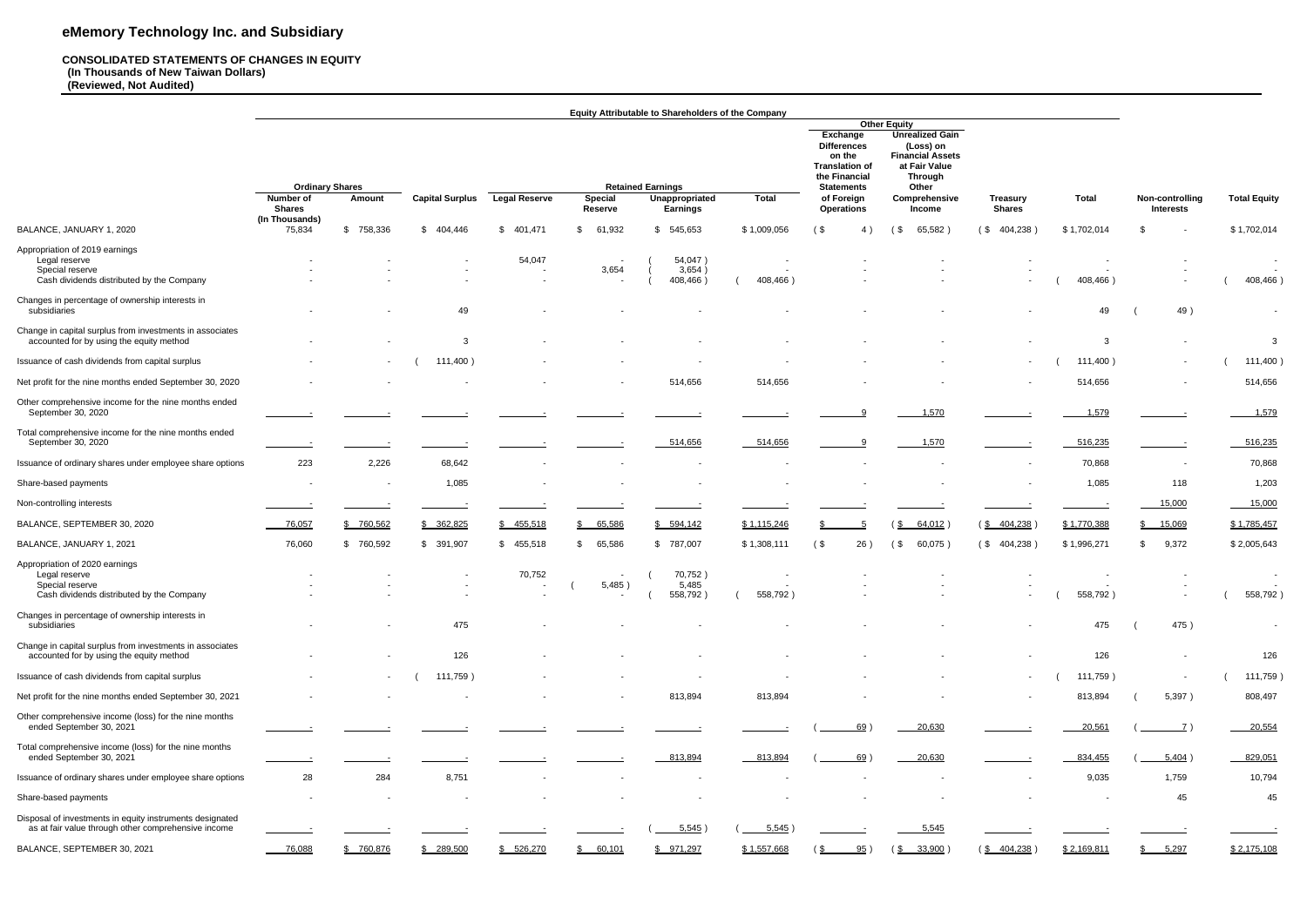**CONSOLIDATED STATEMENTS OF CASH FLOWS (In Thousands of New Taiwan Dollars) (Reviewed, Not Audited)**

|                                                      | For the Nine Months Ended<br>September 30 |                  |                          |                |  |
|------------------------------------------------------|-------------------------------------------|------------------|--------------------------|----------------|--|
|                                                      |                                           | 2021             |                          | 2020           |  |
| CASH FLOWS FROM OPERATING ACTIVITIES                 |                                           |                  |                          |                |  |
| Profit before income tax                             | \$                                        | 950,592          | \$                       | 600,062        |  |
| Adjustments for:                                     |                                           |                  |                          |                |  |
| Depreciation expenses                                |                                           | 30,520           |                          | 31,908         |  |
| Amortization expenses                                |                                           | 13,885           |                          | 11,961         |  |
| Expected credit (gain) loss                          |                                           | 10,250)          |                          | 13,738         |  |
| Finance costs                                        |                                           | 69               |                          | 122            |  |
| Interest income                                      |                                           | 5,447)           |                          | 6,064)         |  |
| Dividend income                                      |                                           | 226)             |                          | 1,210)         |  |
| Share-based payments                                 |                                           | 45               |                          | 1,203          |  |
| Share of loss of associates                          |                                           | 2,006            |                          | 2,703          |  |
| Loss on disposal of property, plant and equipment    |                                           | 26               |                          | 35             |  |
| Gain on disposal of investments                      |                                           | 85)              | $\overline{\phantom{a}}$ | 48)            |  |
| Net loss on foreign currency exchange                |                                           | 2,600            |                          | 7,111          |  |
| Intangible assets reclassified as operating expenses |                                           |                  |                          | 110            |  |
| Lease modifitication benefit                         |                                           |                  | ∖                        | 12)            |  |
| Changes in operating assets and liabilities          |                                           |                  |                          |                |  |
| Accounts receivable                                  |                                           | 95,959)          |                          | 39,149)        |  |
| Other receivables                                    |                                           | 3,604)           |                          | 1,650          |  |
| Other receivables - related parties                  |                                           | 102)             |                          | 17)            |  |
| Prepayments                                          |                                           | 15,691)          |                          | 14,148)        |  |
| Other current assets                                 |                                           | 825)             |                          | 667            |  |
| <b>Contract liabilities</b>                          |                                           | 26,420           |                          | 23,165         |  |
| Other payables                                       |                                           | 31,829)          |                          | 8,710          |  |
| Other payables- related parties                      |                                           | 55               |                          |                |  |
| Other current liabilities                            |                                           | 73               |                          | 5,319          |  |
| Net defined benefit liabilities                      |                                           | 592)             |                          | 469)           |  |
| Bonuses payable to employees and directors           |                                           | 63,513           |                          | 22,445         |  |
| Cash generated from operations                       |                                           | 925,194          |                          | 669,792        |  |
| Interest received                                    |                                           | 5,427            |                          | 6,187          |  |
| Income tax paid                                      |                                           | <u>121,784</u> ) |                          | <u>79,608)</u> |  |
| Net cash generated from operating activities         |                                           | 808,837          |                          | 596,371        |  |

(Continued)